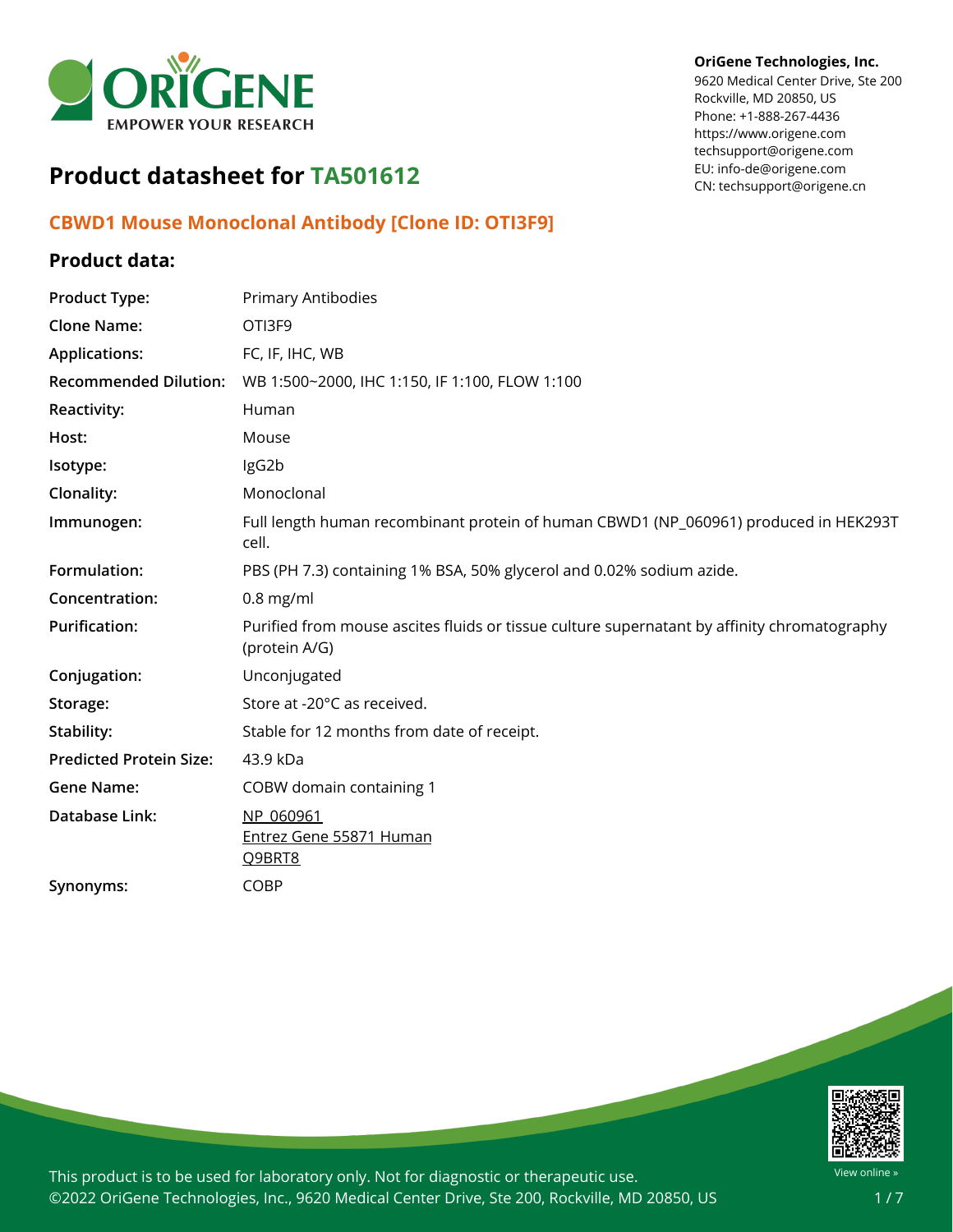

### **Product images:**



HEK293T cells were transfected with the pCMV6- ENTRY control (Cat# [PS100001], Left lane) or pCMV6-ENTRY CBWD1 (Cat# [RC222790], Right lane) cDNA for 48 hrs and lysed. Equivalent amounts of cell lysates (5 ug per lane) were separated by SDS-PAGE and immunoblotted with anti-CBWD1(Cat# TA501612). Positive lysates [LY402692] (100ug) and [LC402692] (20ug) can be purchased separately from OriGene.



Western blot analysis of extracts (35ug) from 9 different cell lines by using anti-CBWD1 monoclonal antibody.

Immunohistochemical staining of paraffinembedded Adenocarcinoma of Human breast tissue using anti-CBWD1 mouse monoclonal antibody. (Heat-induced epitope retrieval by 10mM citric buffer, pH6.0, 100°C for 10min, TA501612)

This product is to be used for laboratory only. Not for diagnostic or therapeutic use. ©2022 OriGene Technologies, Inc., 9620 Medical Center Drive, Ste 200, Rockville, MD 20850, US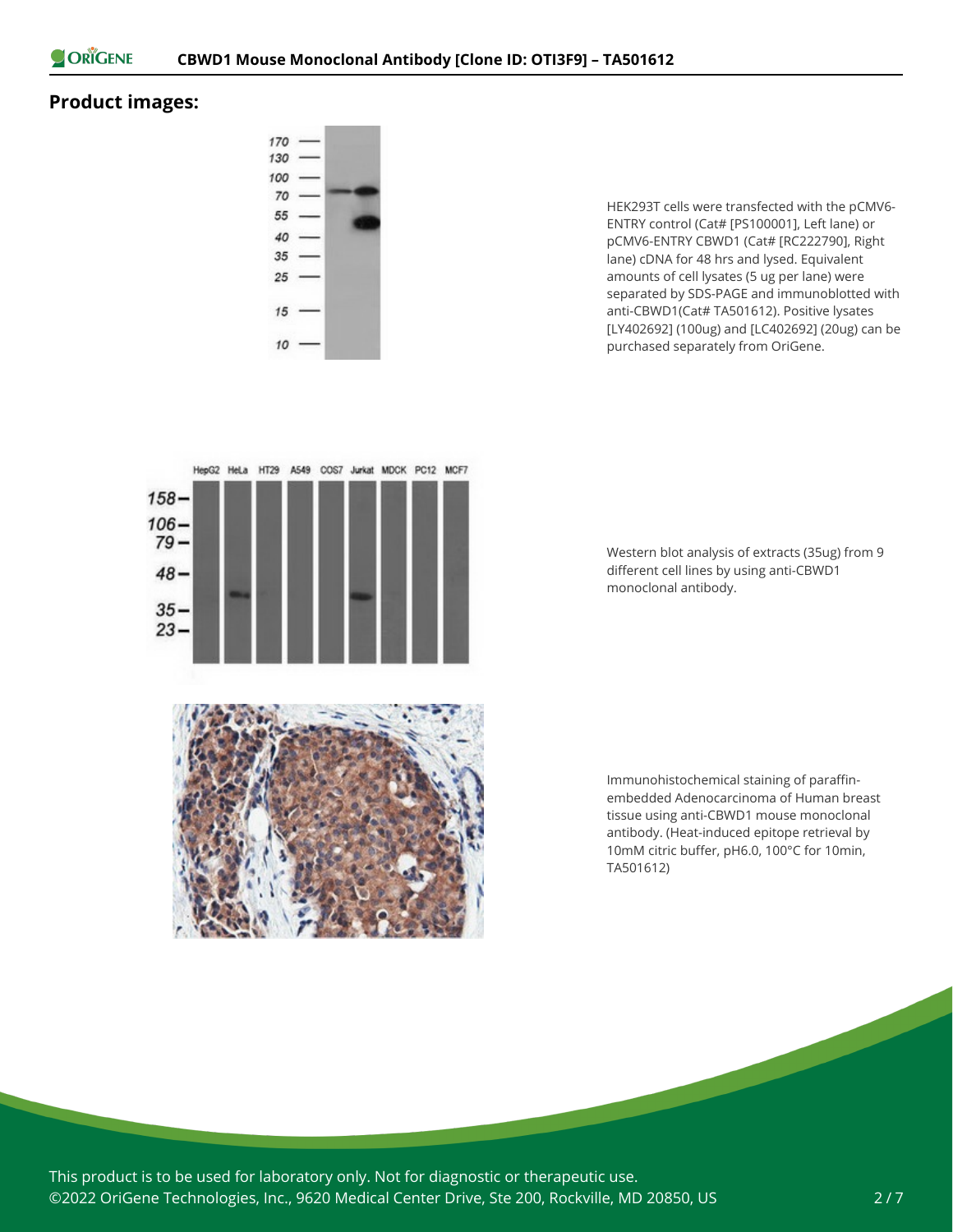

Immunohistochemical staining of paraffinembedded Adenocarcinoma of Human colon tissue using anti-CBWD1 mouse monoclonal antibody. (Heat-induced epitope retrieval by 10mM citric buffer, pH6.0, 100°C for 10min, TA501612)

Immunohistochemical staining of paraffinembedded Carcinoma of Human kidney tissue using anti-CBWD1 mouse monoclonal antibody. (Heat-induced epitope retrieval by 10mM citric buffer, pH6.0, 100°C for 10min, TA501612)

Immunohistochemical staining of paraffinembedded Carcinoma of Human lung tissue using anti-CBWD1 mouse monoclonal antibody. (Heat-induced epitope retrieval by 10mM citric buffer, pH6.0, 100°C for 10min, TA501612)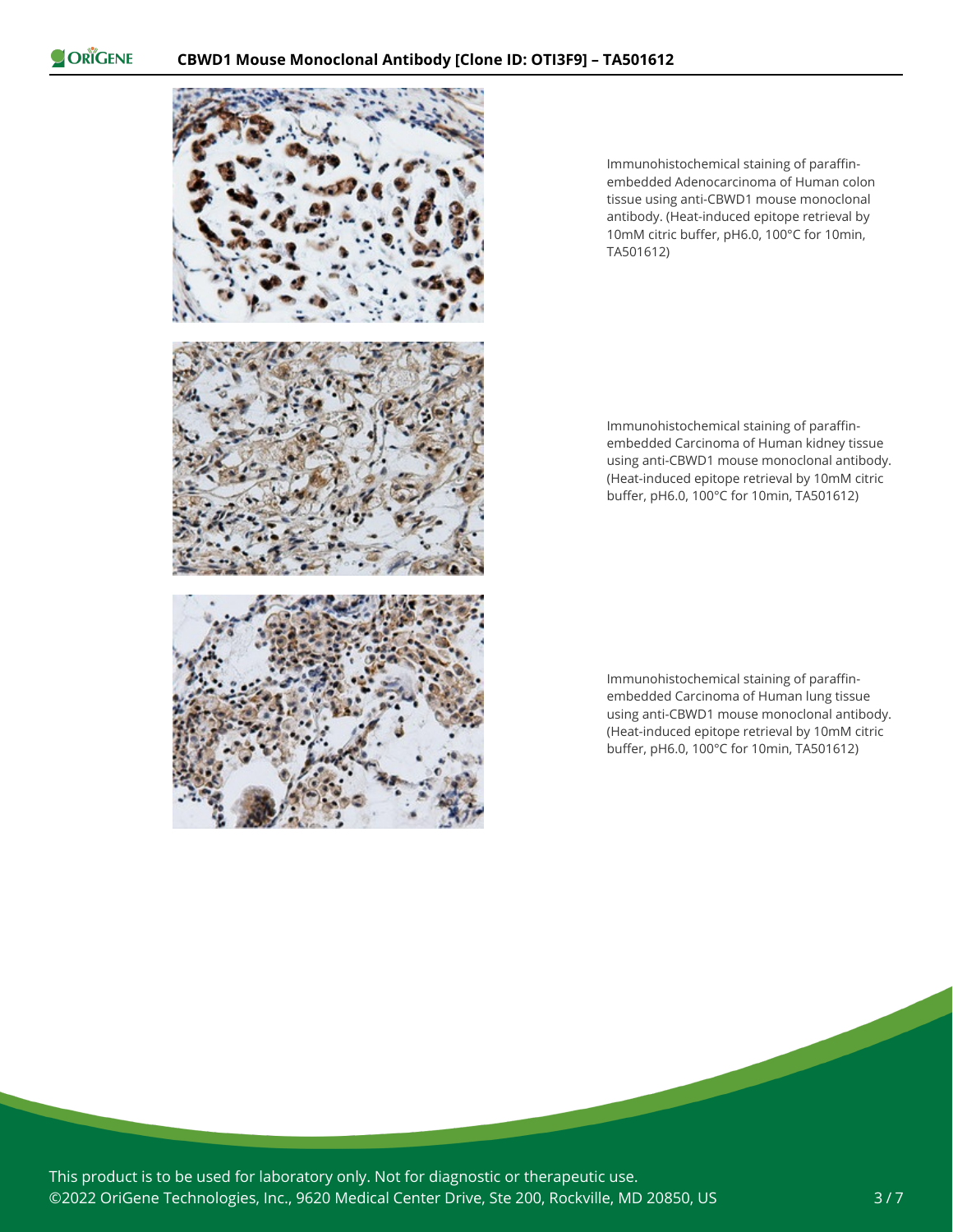

Immunohistochemical staining of paraffinembedded Adenocarcinoma of Human ovary tissue using anti-CBWD1 mouse monoclonal antibody. (Heat-induced epitope retrieval by 10mM citric buffer, pH6.0, 100°C for 10min, TA501612)

Immunohistochemical staining of paraffinembedded Human pancreas tissue within the normal limits using anti-CBWD1 mouse monoclonal antibody. (Heat-induced epitope retrieval by 10mM citric buffer, pH6.0, 100°C for 10min, TA501612)

Immunohistochemical staining of paraffinembedded Adenocarcinoma of Human endometrium tissue using anti-CBWD1 mouse monoclonal antibody. (Heat-induced epitope retrieval by 10mM citric buffer, pH6.0, 100°C for 10min, TA501612)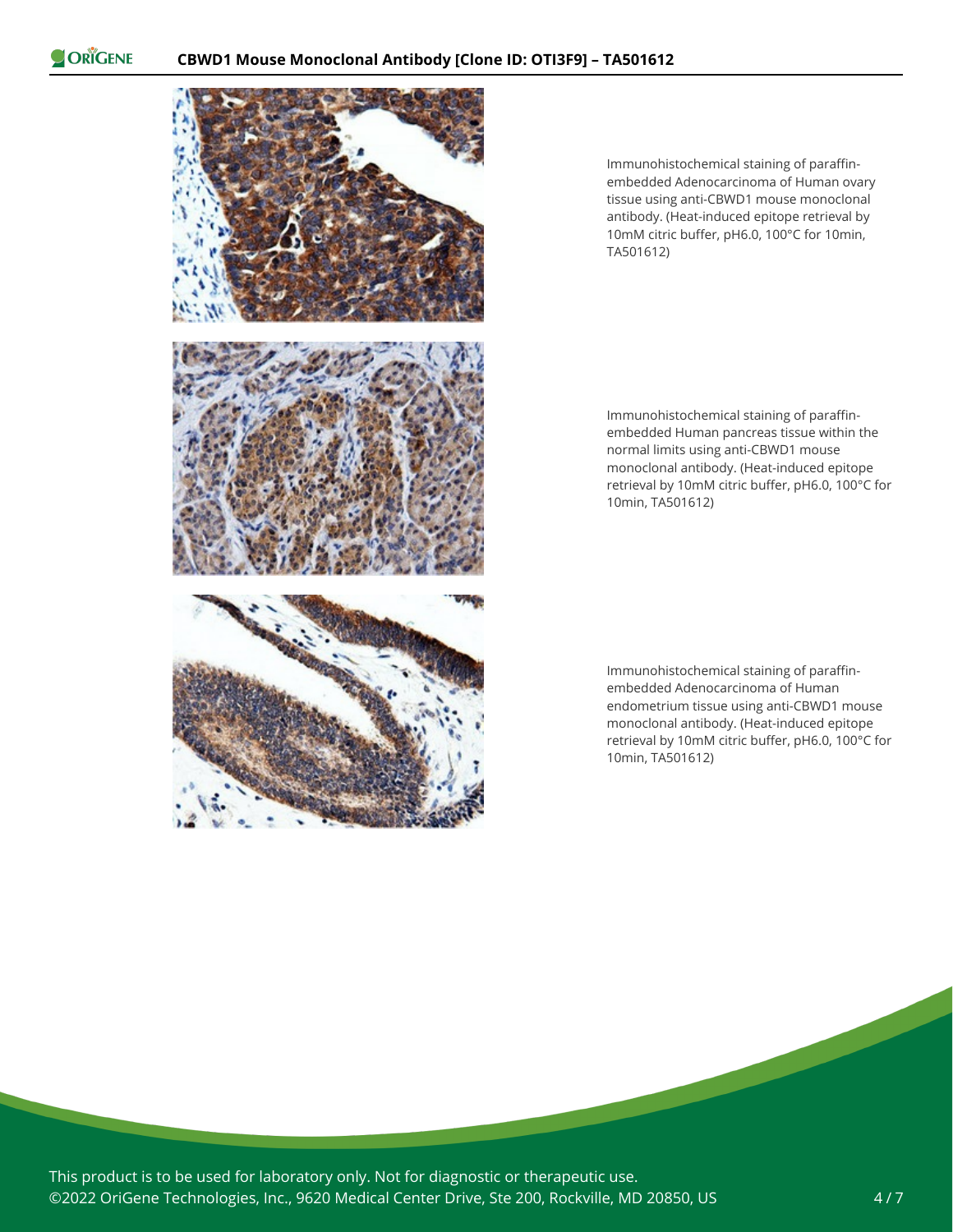

Immunohistochemical staining of paraffinembedded Human prostate tissue within the normal limits using anti-CBWD1 mouse monoclonal antibody. (Heat-induced epitope retrieval by 10mM citric buffer, pH6.0, 100°C for 10min, TA501612)

Immunohistochemical staining of paraffinembedded Carcinoma of Human prostate tissue using anti-CBWD1 mouse monoclonal antibody. (Heat-induced epitope retrieval by 10mM citric buffer, pH6.0, 100°C for 10min, TA501612)

Immunohistochemical staining of paraffinembedded Carcinoma of Human bladder tissue using anti-CBWD1 mouse monoclonal antibody. (Heat-induced epitope retrieval by 10mM citric buffer, pH6.0, 100°C for 10min, TA501612)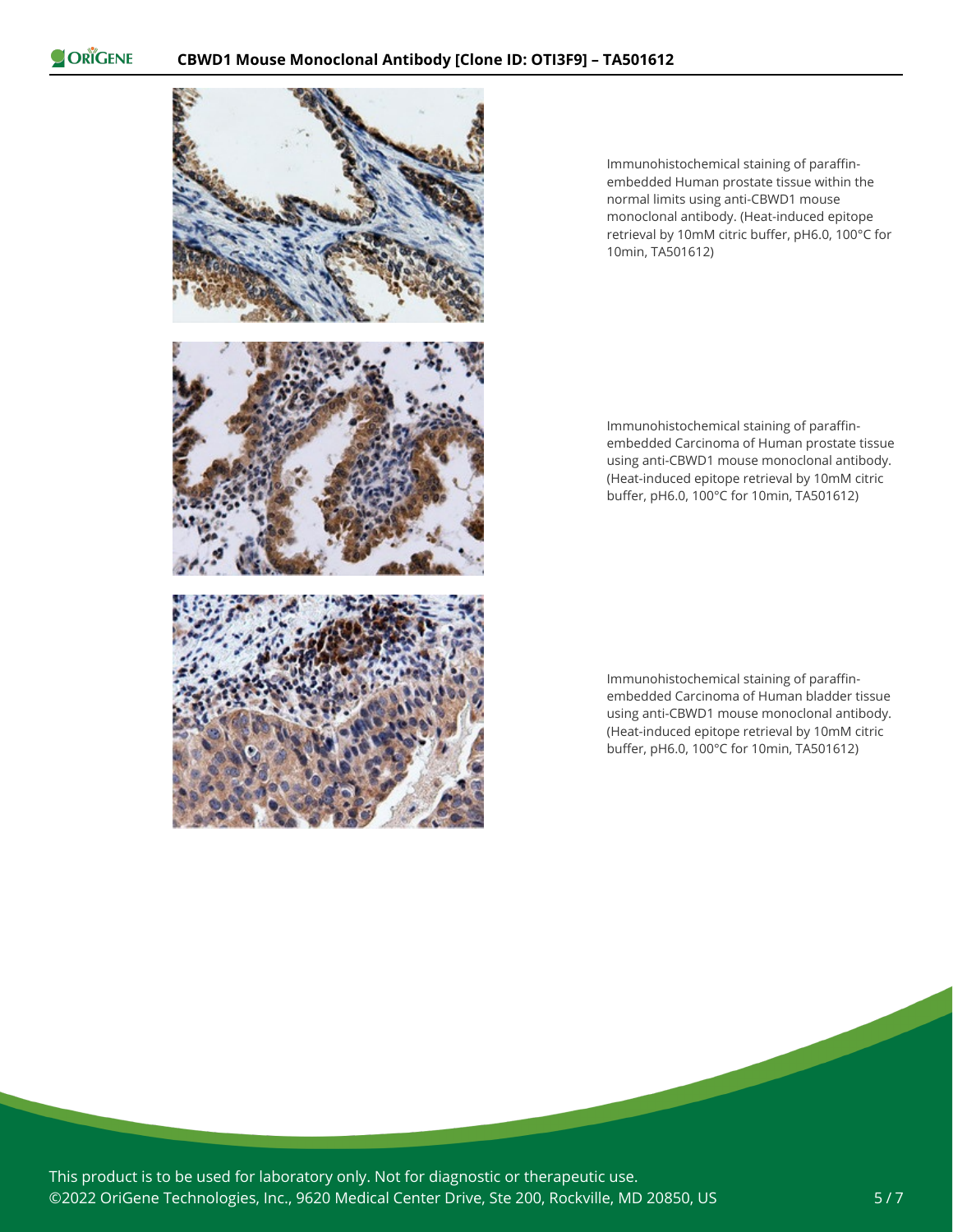



Immunohistochemical staining of paraffinembedded Human lymph node tissue within the normal limits using anti-CBWD1 mouse monoclonal antibody. (Heat-induced epitope retrieval by 10mM citric buffer, pH6.0, 100°C for 10min, TA501612)

Immunohistochemical staining of paraffinembedded Human lymphoma tissue using anti-CBWD1 mouse monoclonal antibody. (Heatinduced epitope retrieval by 10mM citric buffer, pH6.0, 100°C for 10min, TA501612)

Anti-CBWD1 mouse monoclonal antibody (TA501612) immunofluorescent staining of COS7 cells transiently transfected by pCMV6-ENTRY CBWD1 ([RC222790]).